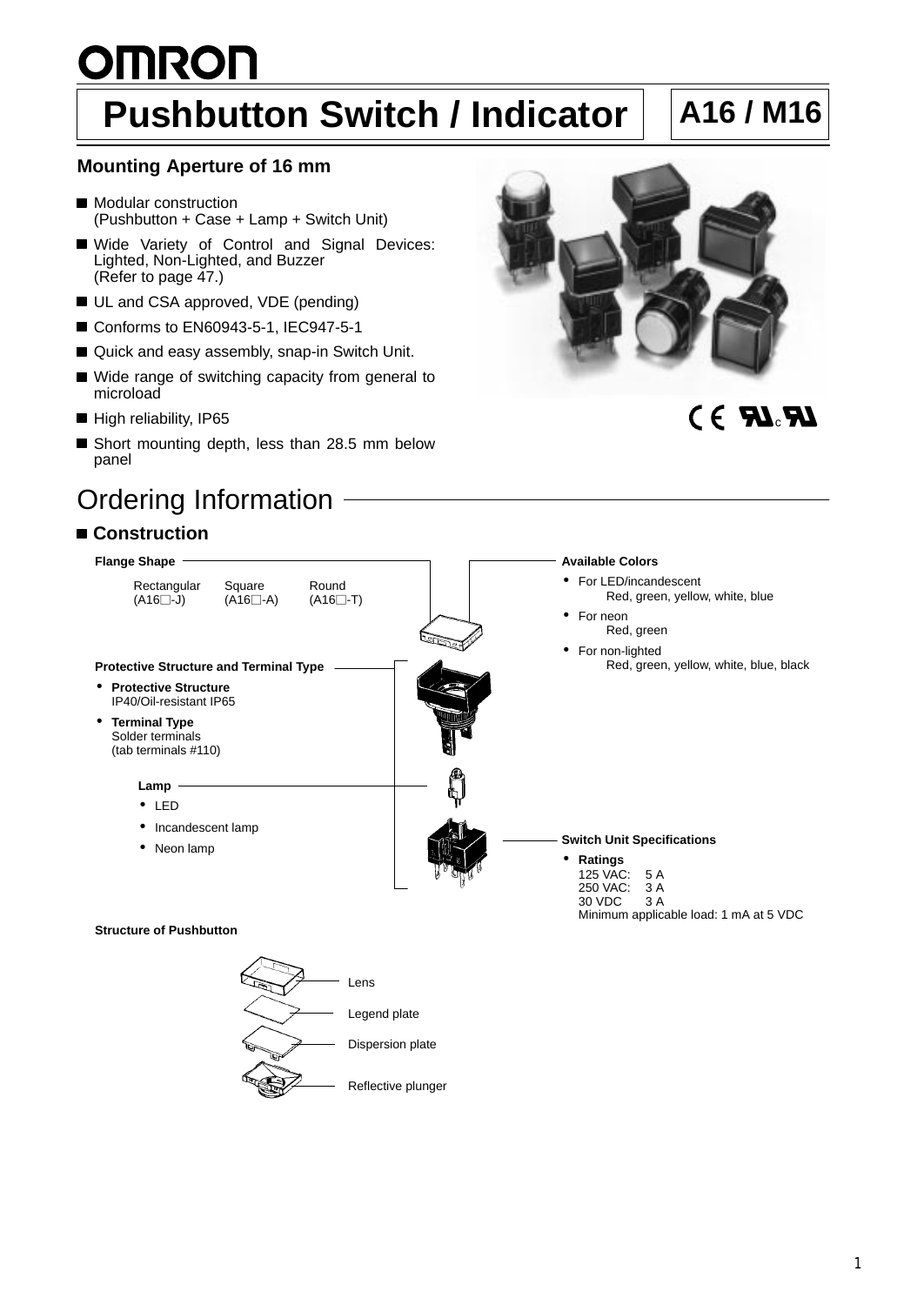#### **Model Number Legend**

#### **1. Pushbutton**

#### **Non-lighted/Lighted**

$$
A16 \underbrace{\square L}_{\underbrace{\square L}_{23}}
$$

- **1. Degree of Protection** None: IP40 5: IP65
- **2. Flange Shape**
	- J: Rectangular
	- T: Round
	- A: Square

#### **2. Lamp**



- **1. Operating Voltage (Rated Voltage) Incandescent Lamp** 5: 5 VAC/DC (6 VAC/DC)
	- 12: 12 VAC/DC (14 VAC/DC) 24: 24 VAC/DC (28 VAC/DC) **LED**

- 5D: 5 VDC (5 VDC) 12D:12 VDC (12 VDC)
- 24D:24 VDC (24 VDC)

#### **Neon Lamp**

1N: 100 VAC 110 VAC) 2N: 200 VAC (220 VAC)

#### **3. Case (Common Use)**

#### **A16-**

- $\frac{1}{1}$   $\frac{1}{2}$   $\frac{1}{3}$
- **1. Degree of Protection** None: IP40
	- 5: IP65
- **2. Flange Shape**
	- CJ: Rectangular
	- CT: Round
	- CA: Square
- **3. Illumination Color for non-lighted**
	- R: Red
	- G: Green
	- Y: Yellow
	- W: White
	- A: Blue
	- B: Black

#### **Illumination Color for lighted LED/Incandescent Lamp**

- 
- R: Red
- Y: Yellow W: White
- A: Blue
- **LED**
- GY: Green
- **Incandescent Lamp**
- G: Green
- **Neon Lamp**
- RN: Red
- GN: Green
- **2. Illumination Color**
	- None: Incandescent Lamp
	- R: Red (LED)
	- G: Green (LED)
	- Y: Yellow (LED)
	- W: White (LED)
	- A: Blue (LED)
	- RN: Red (Neon Lamp)
	- GN: Green (Neon Lamp)

- **3. Switch Action**
	- M: Momentary
	- A: Alternate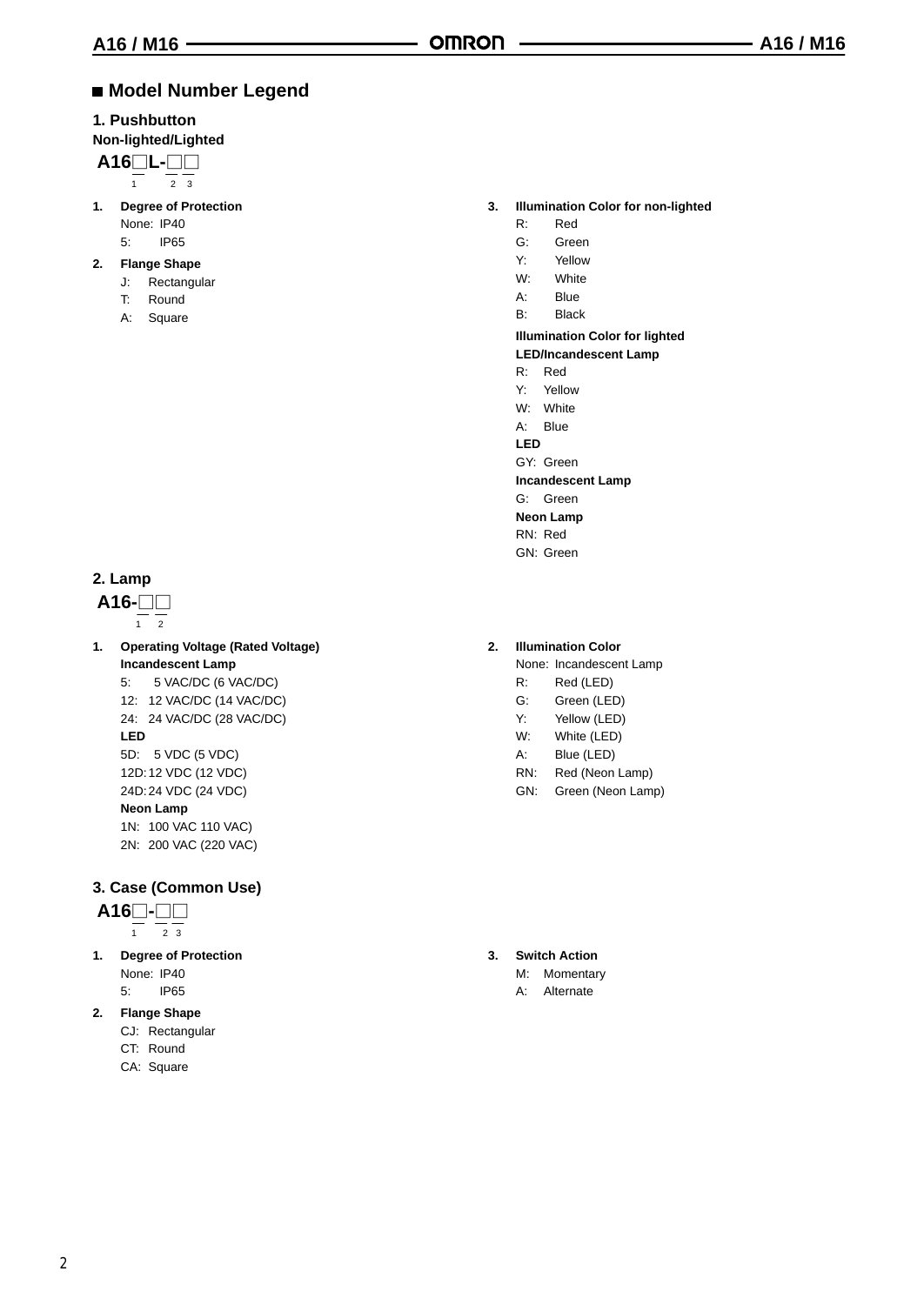#### **4. Switch Unit (Solder Terminals)**

- **A16--** 1 2
- **1. Contacts**
	- 1: SPDT
	- 2: DPDT

1

**5. Indicator Socket (Solder Terminals Only)**

**M16-O-**

- **1. Transformer Circuit (Operating Voltage/Rated Voltage)** None: Without transformer
	- T1: 100 VAC/110 VAC (Release: September 1999)
	- T2: 200 VAC/220 VAC (Release: September 1999)

#### **Pushbutton Units**

Illumination: red, yellow, and white use either LED or incandescent lamps.

**LED**

| Degree of                   |                      | <b>IP40</b>          |                      | <b>Oil-resistant IP65</b> |           |           |  |
|-----------------------------|----------------------|----------------------|----------------------|---------------------------|-----------|-----------|--|
| protection                  | Rectangular          | Square               | Round                | Rectangular               | Square    | Round     |  |
| Color of<br>functional unit |                      |                      |                      |                           |           |           |  |
| Red                         | A <sub>16</sub> L-JR | A <sub>16</sub> L-AR | A <sub>16</sub> L-TR | A165L-JR                  | A165L-AR  | A165L-TR  |  |
| Yellow                      | A <sub>16</sub> L-JY | A16L-AY              | A <sub>16</sub> L-TY | A165L-JY                  | A165L-AY  | A165L-TY  |  |
| Green                       | A16L-JGY             | A16L-AGY             | A16L-TGY             | A165L-TGY                 | A165L-AGY | A165L-TGY |  |
| White                       | A16L-JW              | A16L-AW              | A <sub>16</sub> L-TW | A165L-TW                  | A165L-AW  | A165L-TW  |  |

#### **Incandescent Lamps**

| Degree of                   |                      | <b>IP40</b>          |                      | <b>Oil-resistant IP65</b> |          |          |  |
|-----------------------------|----------------------|----------------------|----------------------|---------------------------|----------|----------|--|
| protection                  | Rectangular          | Square               | Round                | Rectangular               | Square   | Round    |  |
| Color of<br>functional unit |                      |                      |                      |                           |          |          |  |
| Red                         | A <sub>16</sub> L-JR | A <sub>16</sub> L-AR | A <sub>16</sub> L-TR | A165L-JR                  | A165L-AR | A165L-TR |  |
| Yellow                      | A <sub>16</sub> L-JY | A16L-AY              | A <sub>16</sub> L-TY | A165L-JY                  | A165L-AY | A165L-TY |  |
| Green                       | A16L-JG              | A <sub>16</sub> L-AG | A <sub>16</sub> L-TG | A165L-JG                  | A165L-AG | A165L-TG |  |
| White                       | A16L-JW              | A <sub>16</sub> L-AW | A <sub>16</sub> L-TW | A165L-JW                  | A165L-AW | A165L-TW |  |
| <b>Blue</b>                 | A16L-JA              | A16L-AA              | A <sub>16</sub> L-TA | A165L-JA                  | A165L-AA | A165L-TA |  |

**Neon Lamps**

| Degree of<br>protection | <b>IP40</b> |                       |                       | <b>Oil-resistant IP65</b> |           |           |  |
|-------------------------|-------------|-----------------------|-----------------------|---------------------------|-----------|-----------|--|
| Red                     | A16L-JRN    | A <sub>16</sub> L-ARN | A <sub>16</sub> L-TRN | A165L-JRN                 | A165L-ARN | A165L-TRN |  |
| Green                   | A16L JGN    | A16L-AGN              | A <sub>16</sub> L-TGN | A165L-JGN                 | A165L-AGN | A165L-TGN |  |

#### **Switch Units**

| <b>Shape</b> | <b>Classification</b>               |                                         |             |                 |                    |  |  |
|--------------|-------------------------------------|-----------------------------------------|-------------|-----------------|--------------------|--|--|
|              | Lighted/non-lighted<br>(common use) | Socket (without<br>transformer circuit) | <b>SPDT</b> | Solder terminal | A <sub>16</sub> -1 |  |  |
| 52           |                                     |                                         | <b>DPDT</b> |                 | A16-2              |  |  |

- **2. Transformer Circuit (Operating Voltage/Rated Voltage)** None: Without transformer
	- T1: 100 VAC/110 VAC (Release: September 1999)
	- T2: 200 VAC/220 VAC (Release: September 1999)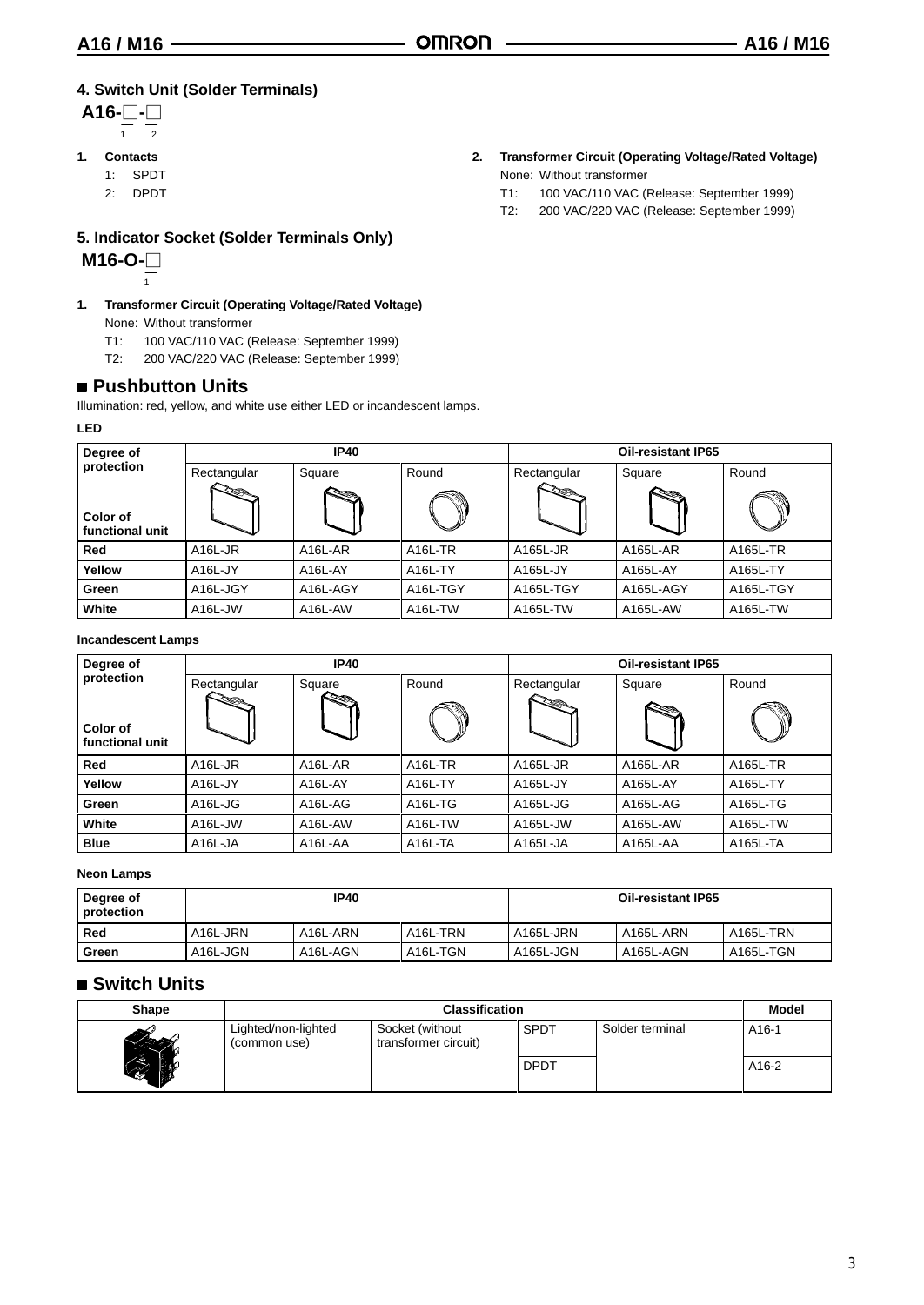#### **Non-lighted**

| Degree of<br>protection     |                      | <b>IP40</b>                      |                      | <b>Oil-resistant IP65</b>    |          |          |  |
|-----------------------------|----------------------|----------------------------------|----------------------|------------------------------|----------|----------|--|
|                             | Rectangular          | Square                           | Round                | Rectangular<br>$\rightarrow$ | Square   | Round    |  |
| Color of<br>functional unit |                      |                                  |                      |                              |          |          |  |
| Red                         | A <sub>16</sub> L-JR | A <sub>16</sub> L-AR             | A <sub>16</sub> L-TR | A165L-JR                     | A165L-AR | A165L-TR |  |
| Yellow                      | A <sub>16</sub> L-JY | A16L-AY                          | A16L-TY              | A165L-JY                     | A165L-AY | A165L-TY |  |
| Green                       | A <sub>16</sub> L-JG | A16L-AG                          | A <sub>16L-TG</sub>  | A165L-JG                     | A165L-AG | A165L-TG |  |
| White                       | A16L-JW              | A16L-AW                          | A <sub>16</sub> L-TW | A165L-JW                     | A165L-AW | A165L-TW |  |
| <b>Blue</b>                 | A <sub>16</sub> L-JA | A16L-AA                          | A <sub>16</sub> L-TA | A165L-JA                     | A165L-AA | A165L-TA |  |
| <b>Black</b>                | A <sub>16</sub> L-JB | A <sub>16</sub> L-A <sub>B</sub> | A <sub>16L</sub> -TB | A165L-JB                     | A165L-AB | A165L-TB |  |

## **Lamps**

**LED**

|                  | <b>Rated voltage</b> | 5 VDC   | <b>12 VDC</b> | <b>24 VDC</b> |
|------------------|----------------------|---------|---------------|---------------|
|                  | $\mathbb O$          |         |               |               |
| <b>LED light</b> |                      |         |               |               |
| Red              |                      | A16-5DR | A16-12DR      | A16-24DR      |
| Yellow           |                      | A16-5DY | A16-12DY      | A16-24DY      |
| Green            |                      | A16-5DG | A16-12DG      | A16-24DG      |
| White            |                      | A16-5DW | A16-12DW      | A16-24DW      |
| <b>Blue</b>      |                      | A16-5DA | A16-12DA      | A16-24DA      |

**Incandescent Lamp**

| <b>Rated voltage</b> | 6 V   | 14 V   | 28 V   |
|----------------------|-------|--------|--------|
| $\sqrt{2}$           |       |        |        |
| <b>Model</b>         | A16-5 | A16-12 | A16-24 |

#### **Neon Lamp**

| কে               | <b>Rated voltage</b>         | 110 V    | 220 V    |
|------------------|------------------------------|----------|----------|
| <b>LED light</b> | <b>Functional unit color</b> |          |          |
| Red              | White and orange             | A16-1NRN | A16-2NRN |
| Green            | Green                        | A16-1NGN | A16-2NGN |

### **Cases**

| Shape |                    | <b>Classification</b> |             | <b>Model</b>         |
|-------|--------------------|-----------------------|-------------|----------------------|
|       | <b>IP40</b>        | Momentary operation   | Rectangular | A <sub>16</sub> -CJM |
|       |                    |                       | Square      | A16-CAM              |
|       |                    |                       | Round       | A <sub>16</sub> -CTM |
|       |                    | Alternating operation | Rectangular | A <sub>16</sub> -CJA |
|       |                    |                       | Square      | A16-CAA              |
|       |                    |                       | Round       | A <sub>16</sub> -CTA |
|       | Oil-resistant IP65 | Momentary operation   | Rectangular | A165-CJM             |
|       |                    |                       | Square      | A165-CAM             |
|       |                    |                       | Round       | A165-CTM             |
|       |                    | Alternating operation | Rectangular | A165-CJA             |
|       |                    |                       | Square      | A165-CAA             |
|       |                    |                       | Round       | A165-CTA             |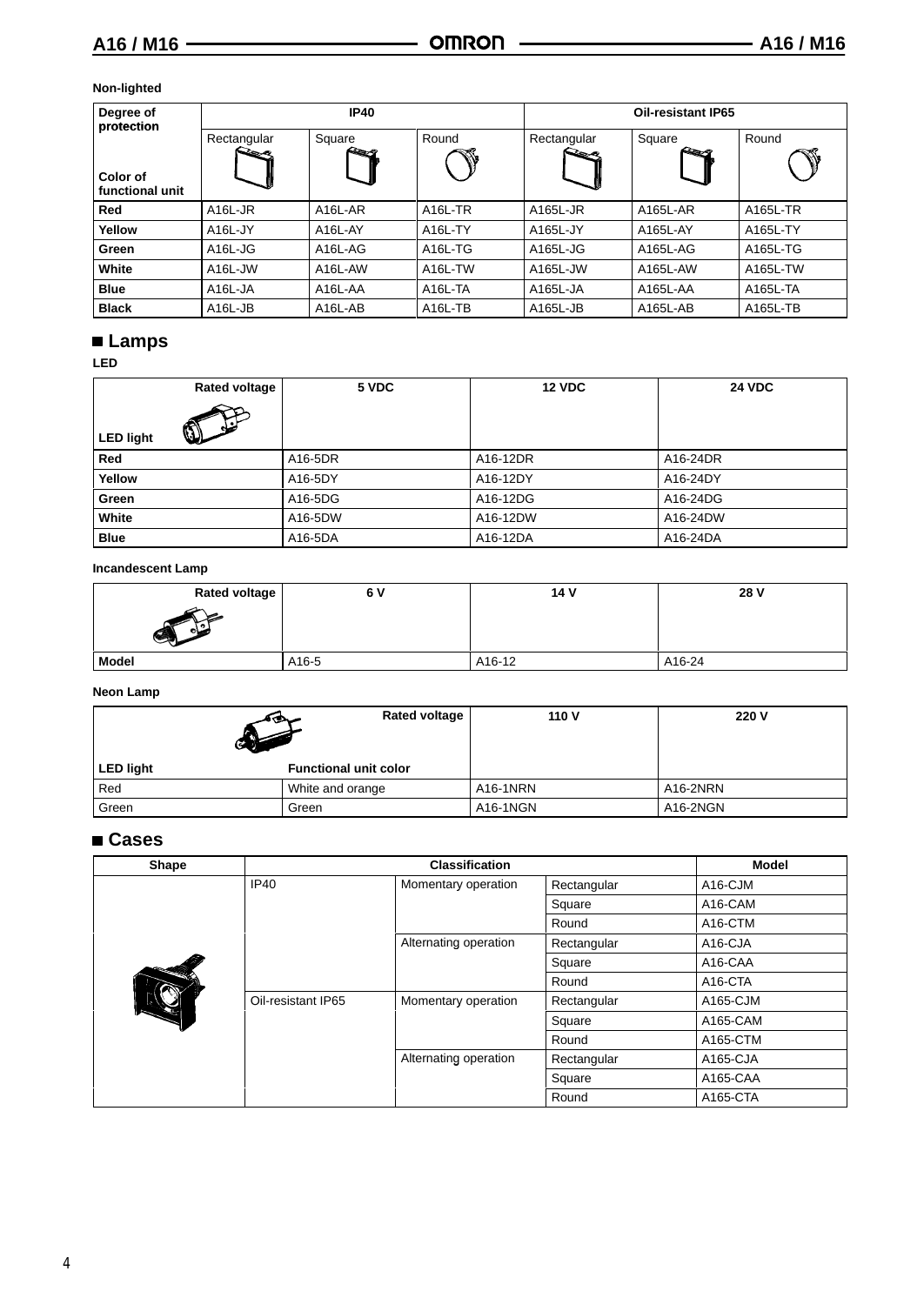## Accessories (Order Separately) **Constructs**

### **Accessories**

| <b>Name</b>          | <b>Shape</b> | <b>Classification</b> | <b>Model</b> | <b>Remarks</b>                         |
|----------------------|--------------|-----------------------|--------------|----------------------------------------|
| <b>Switch Guards</b> |              | Rectangular           | A3BJ-5050    | Cannot be used with the Dust<br>Cover. |
|                      | e            | Square and round      | A3BA-5050    |                                        |
| <b>Dust Covers</b>   |              | Rectangular           | A3BJ-5060    | Cannot be used with the Switch         |
|                      |              | Square                | A3BA-5060    | Cover.                                 |
|                      |              | Round                 | A3BT-5060    |                                        |
| <b>Panel Plugs</b>   |              | Rectangular           | A3BJ-3003    | Used for covering the panel            |
|                      |              | Square                | A3BA-3003    | cutouts for future panel expansion.    |
|                      |              | Round                 | A3BT-3003    |                                        |

## **Replacements**

| <b>Name</b>                 | Shape       |                                                      | <b>Classification</b>       |              | <b>Model</b>            | <b>Remarks</b>                                                          |  |
|-----------------------------|-------------|------------------------------------------------------|-----------------------------|--------------|-------------------------|-------------------------------------------------------------------------|--|
| <b>Legend Panels</b>        |             | Rectangu-                                            | IP40                        | Milky        | A3BJ-5204               | A single Legend Panel                                                   |  |
|                             |             | lar                                                  |                             | Transparent  | A3BJ-5202               | (transparent) is included with a<br>standard model.                     |  |
|                             |             |                                                      | Oil-re-                     | Milky        | A3BJ-5204               | The milky Legend Panel can be                                           |  |
|                             |             |                                                      | sistant<br>IP <sub>65</sub> | Transparent  | A3BJ-5203               | used with the IP40 and oil-resistant<br>IP65.                           |  |
|                             |             | Square                                               | IP40                        | Milky        | A3BA-5204               |                                                                         |  |
|                             |             |                                                      |                             | Transparent  | A3BA-5202               |                                                                         |  |
|                             |             |                                                      | Oil-re-<br>sistant          | Milky        | A3BA-5204               |                                                                         |  |
|                             |             |                                                      | IP <sub>65</sub>            | Transparent  | A3BA-5203               |                                                                         |  |
|                             |             | Round                                                | <b>IP40</b>                 | Milky        | A3BT-5204               |                                                                         |  |
|                             |             |                                                      |                             | Transparent  | A3BT-5202               |                                                                         |  |
|                             |             |                                                      | Oil-re-                     | Milky        | A3BT-5204               |                                                                         |  |
|                             |             |                                                      | sistant<br>IP65             | Transparent  | A3BT-5203               |                                                                         |  |
| <b>Color Caps</b>           | Rectangular | LED indicator/incan-<br>descent lamp/non-<br>lighted |                             | White        | A3B□-5001W              | Insert one of the following letters                                     |  |
| (for IP40)                  |             |                                                      |                             | Red          | A3B <sub>1</sub> -5001R | into the box $(\square)$ .                                              |  |
|                             |             |                                                      |                             | Yellow       | A3B□-5001Y              | J: Rectangular<br>A: Square                                             |  |
|                             |             | <b>LED</b> indicator                                 |                             | Green        | A3B□-5001GY             | T.<br>Round                                                             |  |
|                             |             |                                                      | Incandescent lamp/          |              | A3B <sub>□</sub> -5001A | The Color Cap is usually supplied.                                      |  |
|                             |             | non-lighted                                          |                             | Green        | A3B□-5001G              | Replace the Cap if the color is to<br>be changed.                       |  |
|                             | Square      | Non-lighted                                          |                             | <b>Black</b> | $A3B$ $-5011B$          | When using an LED indicator, be                                         |  |
| <b>Color Caps</b>           |             | LED indicator/incan-                                 |                             | White        | A3B <sup>-5101</sup> W  | sure to use a Color Cap that                                            |  |
| (for oil-resistant<br>IP65) |             | descent lamp/non-<br>lighted                         |                             | Red          | $A3B$ $-5101R$          | matches the luminescent color of                                        |  |
|                             |             |                                                      |                             | Yellow       | $A3B$ $-5101Y$          | the LED.                                                                |  |
|                             | Round       | <b>LED</b> indicator                                 |                             | Green        | A3B <sup>-5101</sup> GY | The materials used for the IP40<br>and oil-resistant IP65 are different |  |
|                             |             | Incandescent lamp/                                   |                             | Blue         | A3B□-5101A              | so be sure to use a Color Cap that                                      |  |
|                             |             | non-lighted                                          |                             | Green        | A3B□-5101G              | matches the specifications of the                                       |  |
|                             |             | Non-lighted                                          |                             | <b>Black</b> | A3B□-5111B              | Switch.                                                                 |  |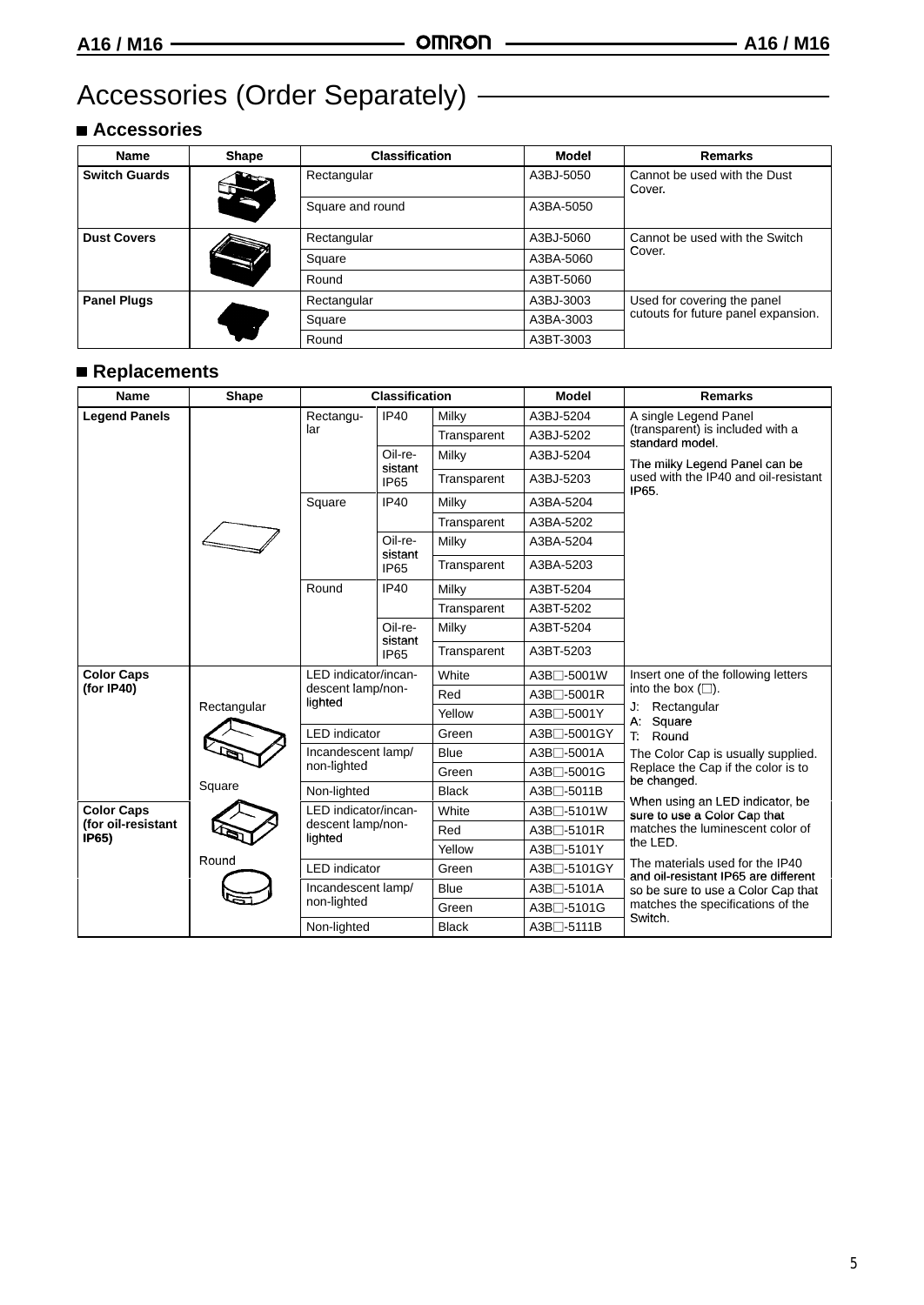#### **Tools**

| Name                 | Shape | Model     |                               | <b>Applicable types</b>                    |                                              |                                         |                  |                                                                                                                                           |
|----------------------|-------|-----------|-------------------------------|--------------------------------------------|----------------------------------------------|-----------------------------------------|------------------|-------------------------------------------------------------------------------------------------------------------------------------------|
|                      |       |           | <b>Pushbut-</b><br>ton Switch | Knob-<br>type<br><b>Selector</b><br>Switch | Key-type<br><b>Selector</b><br><b>Switch</b> | Emer-<br>gency<br><b>Stop</b><br>Switch | <b>Indicator</b> |                                                                                                                                           |
| <b>Extractor</b>     |       | A3PJ-5080 | Yes                           | <b>No</b>                                  | <b>No</b>                                    | <b>No</b>                               | Yes              | Convenient for<br>extracting<br>Pushbutton<br>Switches                                                                                    |
| <b>Screw Fitting</b> |       | A3B-3004  | <b>Yes</b>                    | Yes                                        | Yes                                          | Yes                                     | <b>Yes</b>       | Convenient for<br>ganged<br>installation.<br>Tighten to a<br>torque of<br>$0.39 N \cdot m$<br>$(5 \text{ kgf} \bullet \text{cm})$<br>min. |
| <b>Extractor</b>     |       | A16Z-5080 | Yes                           | Yes                                        | Yes                                          | Yes                                     | Yes              | Convenient for<br>extracting the<br>Switch Unit<br>and Lamps.                                                                             |

## Specifications -

### **Approved Standards**

| <b>Recognized Organization</b> | <b>Standards</b> | File No. |
|--------------------------------|------------------|----------|
| UL, cUL (see note)             | <b>UL508</b>     | E41515   |
| <b>ASTA</b>                    | EN60947-5-1      | $- - -$  |

**Note:** UL: CSA C22 No. 14

#### **Ratings**

| AC resistive load (AC15)     | DC resistive load (DC13) |
|------------------------------|--------------------------|
| 3 A, 250 VAC<br>5 A, 125 VAC | 13 A, 30 VDC             |

Minimum applicable load: 1 mA at 5 VDC

Rated values are obtained from tests conducted under the following conditions according to JIS C4505 and C4520.

- 1. Load: Resistive load
- 2. Mounting conditions: No vibration and no shock
- 3. Temperature: 20°±2°C
- 4. Operating frequency: 20 operations/min

#### **Contact**

| <b>Name</b> | Contact   |
|-------------|-----------|
|             | NC<br>сом |
|             | NO        |

#### **LED**

| Rated<br>voltage | Rated<br>current | Operating<br>voltage | Internal<br>limiting<br>resistor |
|------------------|------------------|----------------------|----------------------------------|
| 5 VDC            | 30 mA            | 5 VDC±5%             | $33 \Omega$                      |
| 12 VDC           | $15 \text{ mA}$  | 12 VDC±5%            | $270 \Omega$                     |
| 24 VDC           | 10 mA            | 24 VDC±5%            | $1600 \Omega$                    |

#### **Incandescent Lamp**

| <b>Rated voltage</b> | <b>Rated current</b> | <b>Operating voltage</b> |
|----------------------|----------------------|--------------------------|
| 6 VAC/DC             | 60 mA                | 5 VAC/DC                 |
| 14 VAC/DC            | 40 mA                | 12 VAC/DC                |
| 28 VAC/DC            | 24 mA                | 24 VAC/DC                |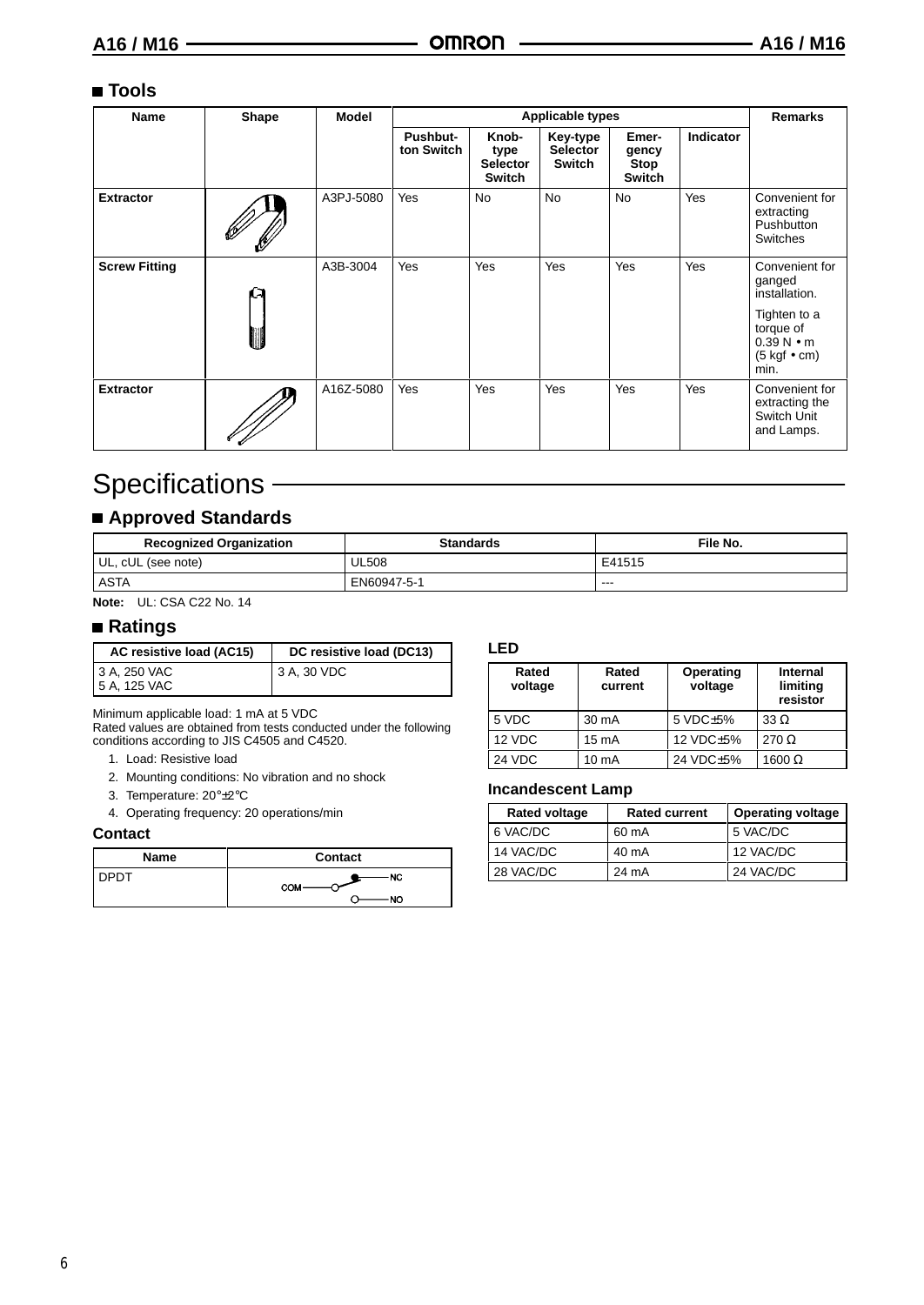#### **Characteristics**

|                                              | <b>Pushbutton Switch</b>                                                                                                                                                                                                                                    |  |  |
|----------------------------------------------|-------------------------------------------------------------------------------------------------------------------------------------------------------------------------------------------------------------------------------------------------------------|--|--|
| <b>Mechanical</b>                            | Momentary operation:<br>120 operations/min max.<br>60 operations/min max. (see note 1)<br>Alternating operation:                                                                                                                                            |  |  |
| <b>Electrical</b>                            | 20 operations/min max.                                                                                                                                                                                                                                      |  |  |
|                                              | 100 M $\Omega$ min. (at 500 VDC)                                                                                                                                                                                                                            |  |  |
|                                              | 1,000 VAC, 50/60 Hz for 1 min between terminals of same polarity<br>2,000 VAC, 50/60 Hz for 1 min between terminals of different polarity and also between each<br>terminal and ground<br>1,000 VAC, 50/60 Hz for 1 min between lamp terminals (see note 2) |  |  |
| <b>Malfunction</b>                           | 10 to 55 Hz, 1.5-mm double amplitude (malfunction within 1 ms)                                                                                                                                                                                              |  |  |
| Mechanical                                   | 500 m/s <sup>2</sup> (50G)                                                                                                                                                                                                                                  |  |  |
| <b>Malfunction</b>                           | 150 m/s <sup>2</sup> (15G) max. (malfunction within 1 ms)                                                                                                                                                                                                   |  |  |
| <b>Mechanical</b>                            | 2,000,000 operations min.<br>Momentary operation:<br>Alternating operation:<br>200,000 operations min.                                                                                                                                                      |  |  |
| <b>Electrical</b><br>100,000 operations min. |                                                                                                                                                                                                                                                             |  |  |
|                                              | Operating:<br>$-10^{\circ}$ C to 55 $^{\circ}$ C (with no icing or condensation)<br>$-25^{\circ}$ C to 65 $^{\circ}$ C (with no icing or condensation)<br>Storage:                                                                                          |  |  |
|                                              | Operating:<br>35% to 85%                                                                                                                                                                                                                                    |  |  |
|                                              | Class II                                                                                                                                                                                                                                                    |  |  |
| PTI (tracking characteristic)<br>175         |                                                                                                                                                                                                                                                             |  |  |
|                                              | 3 (IEC947-5-1)                                                                                                                                                                                                                                              |  |  |
|                                              | Approx. 10 g (in the case of a lighted DPDT switch with solder terminals)                                                                                                                                                                                   |  |  |
|                                              | <b>Electric shock protection class</b><br>Degree of contamination                                                                                                                                                                                           |  |  |

**Note:** 1. Set and reset constitute one operation.

2. With LED and incandescent lamp not mounted.

### **Operating Characteristics**

| Type                                 | <b>Pushbutton Switch</b> |                           |                           |                 |
|--------------------------------------|--------------------------|---------------------------|---------------------------|-----------------|
|                                      | <b>IP40</b>              |                           | <b>Oil-resistant IP65</b> |                 |
| Features                             | <b>SPDT</b>              | <b>DPDT</b>               | <b>SPDT</b>               | <b>DPDT</b>     |
| <b>Operating force (OF) max.</b>     | 2.45 N (250 gf)          | 4.41 N $(450 \text{ gf})$ | 2.94 N (300 gf)           | 4.91 N (500 gf) |
| Releasing force (RF) min.            | 0.29 N (30 gf)           |                           |                           |                 |
| Total travel (TT)                    | Approx. 3 mm             |                           |                           |                 |
| Pretravel (PT) max.                  | $2.5 \text{ mm}$         |                           |                           |                 |
| Lock stroke (LTA) min.<br>(see note) | $0.5$ mm                 |                           |                           |                 |

**Note:** Lock stroke is only for alternating operation.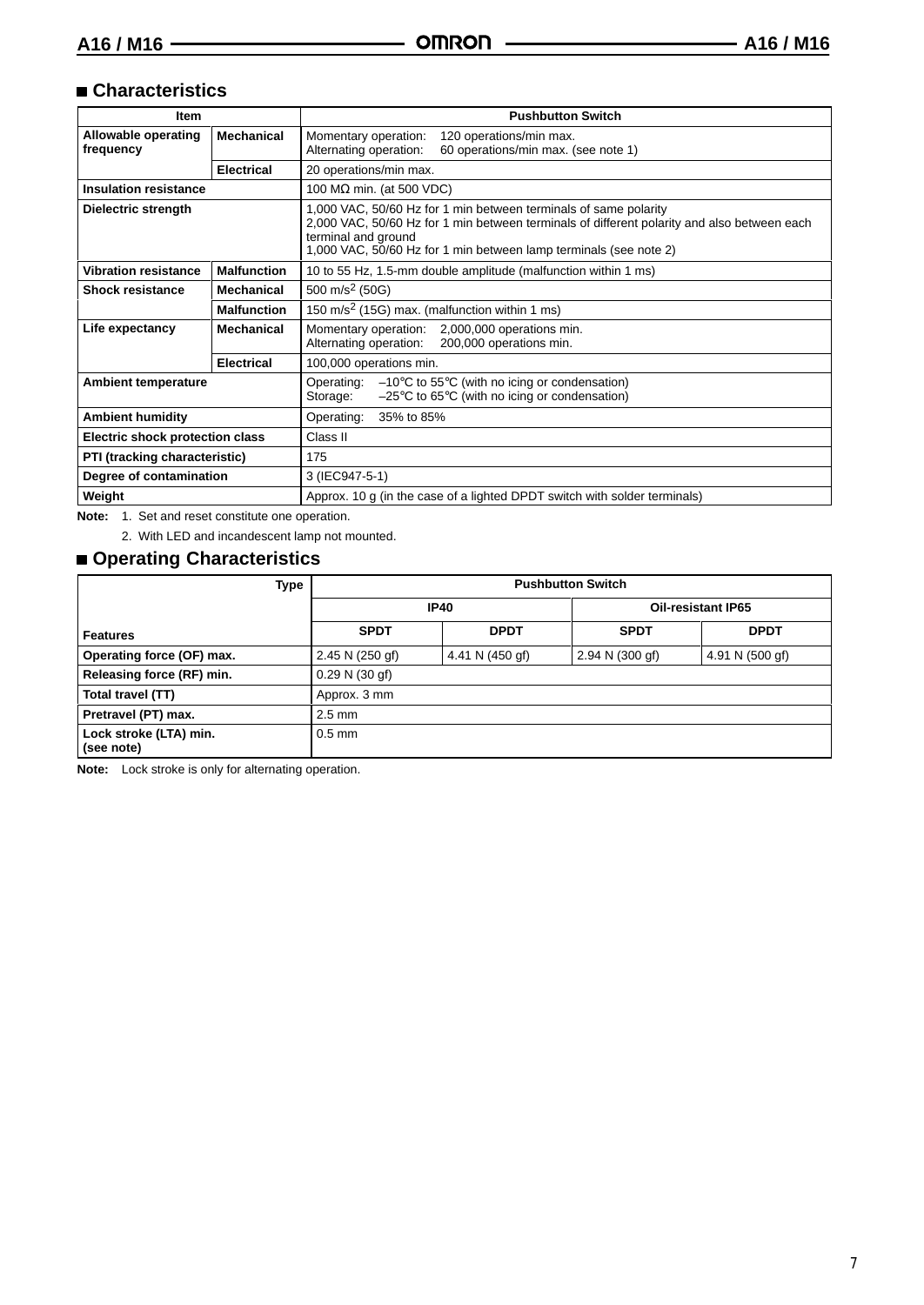## Dimensions ·

**Note:** All units are in millimeters unless otherwise indicated.

### **Lighted/Non-lighted Pushbutton Switches without Transformer**

The lamp terminal is also provided with non-lighted models.

Solder terminals and tab terminals (#110) can be both used with Lighted and Non-lighted Pushbutton Switches.

#### **Rectangular A16-J**

Solder terminals (tab terminals #110)





 $28.5$  $-21.1$  $-10.8 +4+$ 

> $\overline{a}$  $\overline{+}$

Ð

Lamp terminals

 $4.85$  12.4 15.8

ł

و ژ1

 $\frac{1}{28}$ 

#### **Panel Cutouts**

See pag[e 17](#page-9-0) for panel cutouts



**Panel Cutouts** See pag[e 17](#page-9-0) for panel cutouts

19 min. 19 min.  $16^{+0.2}$ dia.

#### **Square A16-A**

Solder terminals (tab terminals #110)





Packing (t0.5) (for oil-resistant IP65 only)

#### **Round A16-T**

Solder terminals (tab terminals #110)





-18



**Panel Cutouts**

See pag[e 17](#page-9-0) for panel cutouts

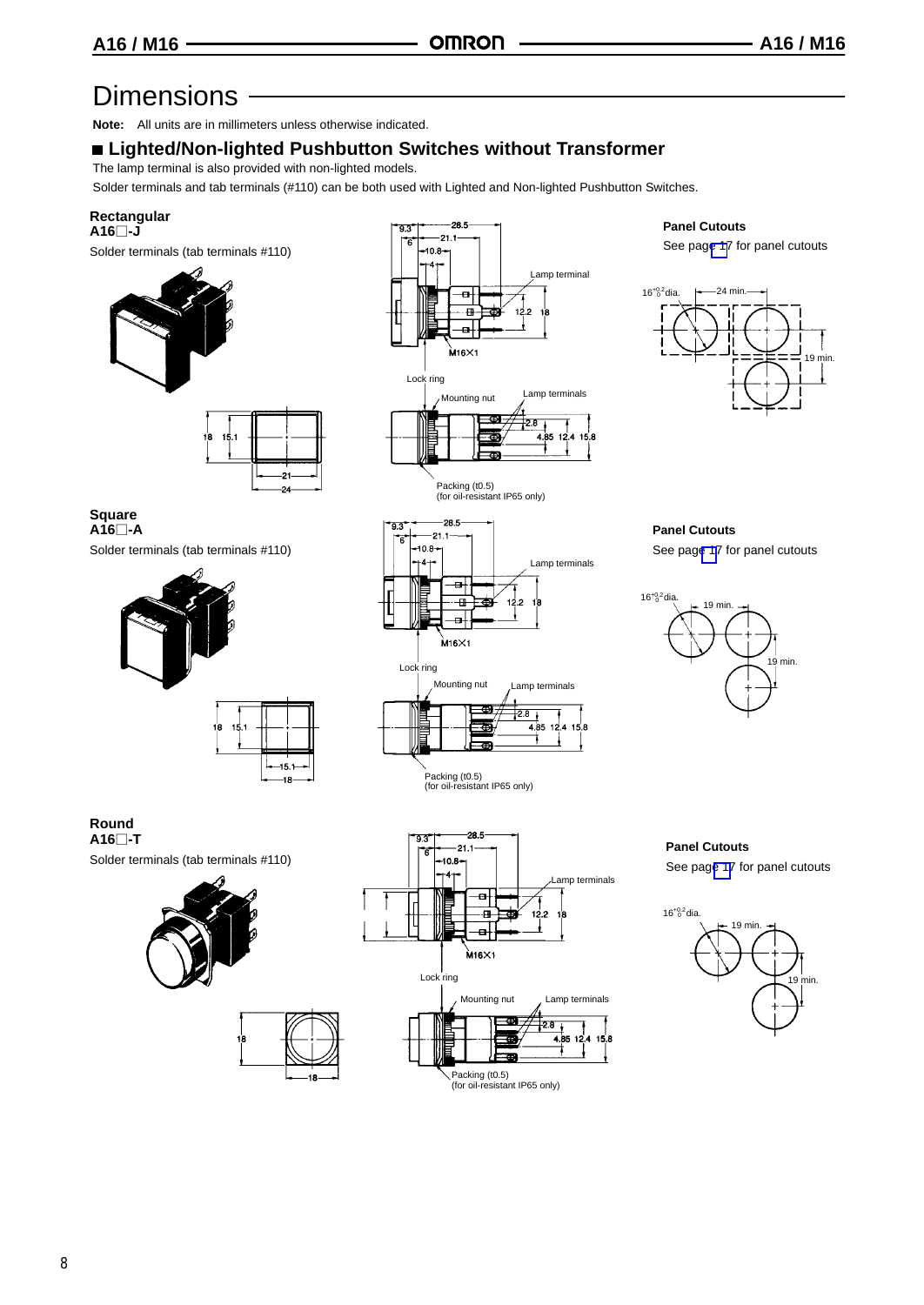### ■ Indicators without Transformer

#### **Rectangular**

**M16-J** Solder terminals (tab terminals #110)











#### **Square M16-A**

ie.

Solder terminals (tab terminals #110)









#### **Round M16-T**

Solder terminals (tab terminals #110)







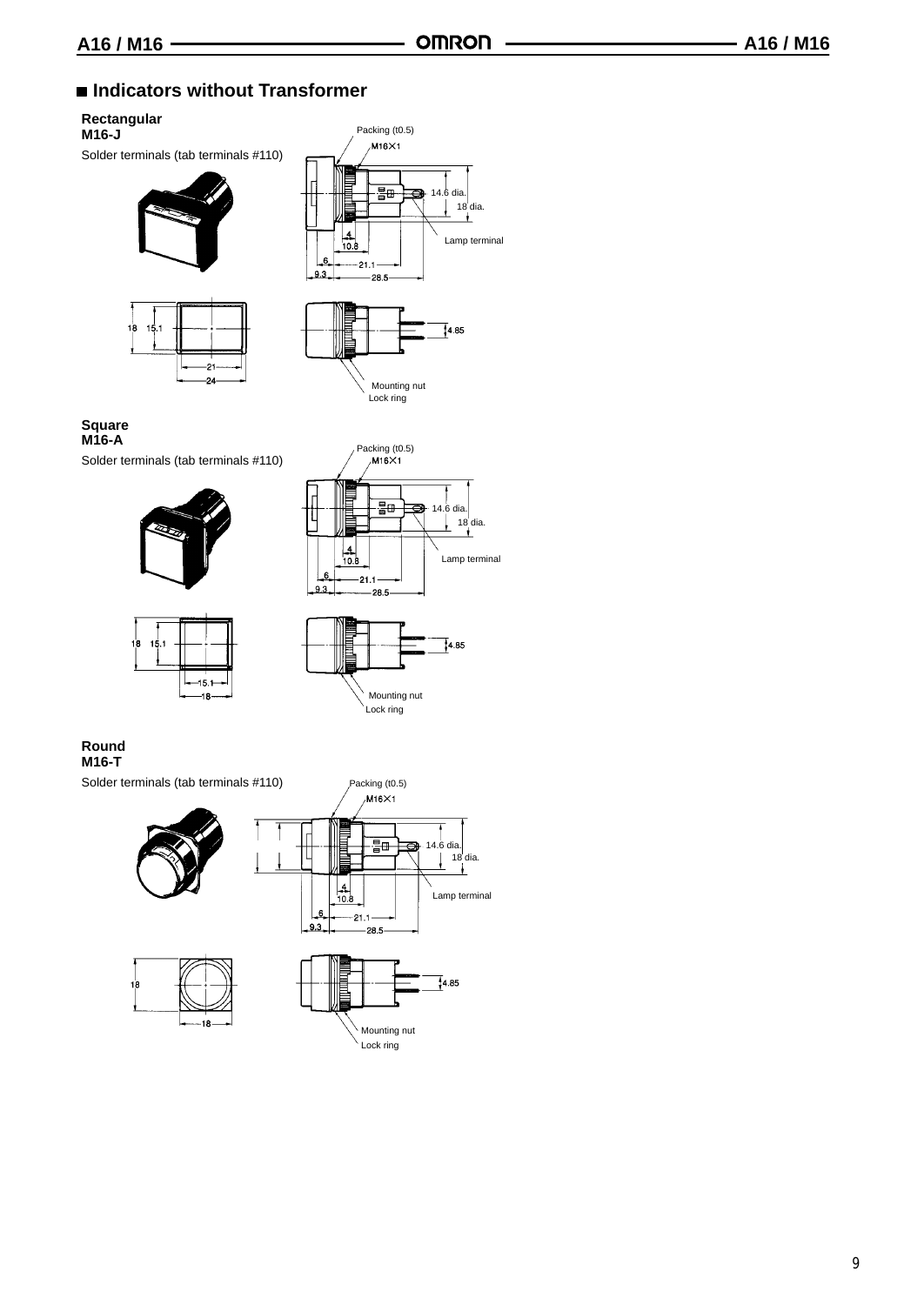$\frac{0.5 \text{ dia}}{12.54}$ 

4

<span id="page-9-0"></span>

- **Note:** 1. Make sure the thickness of the mounting panel is between 0.5 and 3.2 mm. If, however, a Switch Guard or Dust Cover is used, the thickness of the mounting panel must be between 0.5 and 2 mm.
	- 2. If the panel is to be finished with coating, etc., make sure that the panel meets the specified dimensions after coating.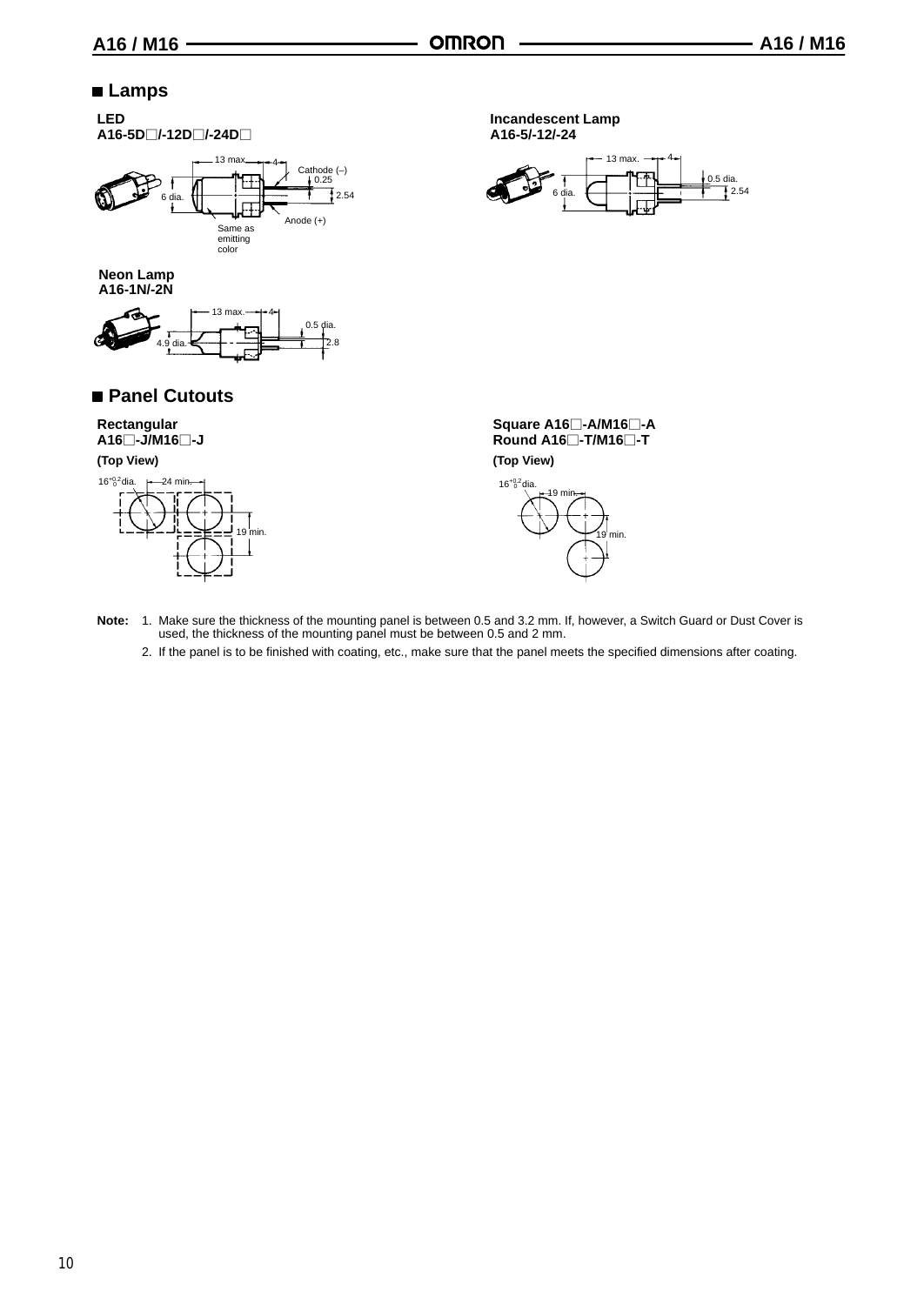### **Terminal Arrangement**

Non-lighted Pushbutton Switches are also provided with lamp terminals.

#### **SPDT Switches**





#### **DPDT Switches**



## **(Bottom View)** (~) 大学

**Note:** The L+ is not shown on the Switch Unit.

**Terminal Arrangement (Bottom View)**



**Note:** The L+ is not shown on the Switch Unit.

### **Accessories, Tools, and Components**

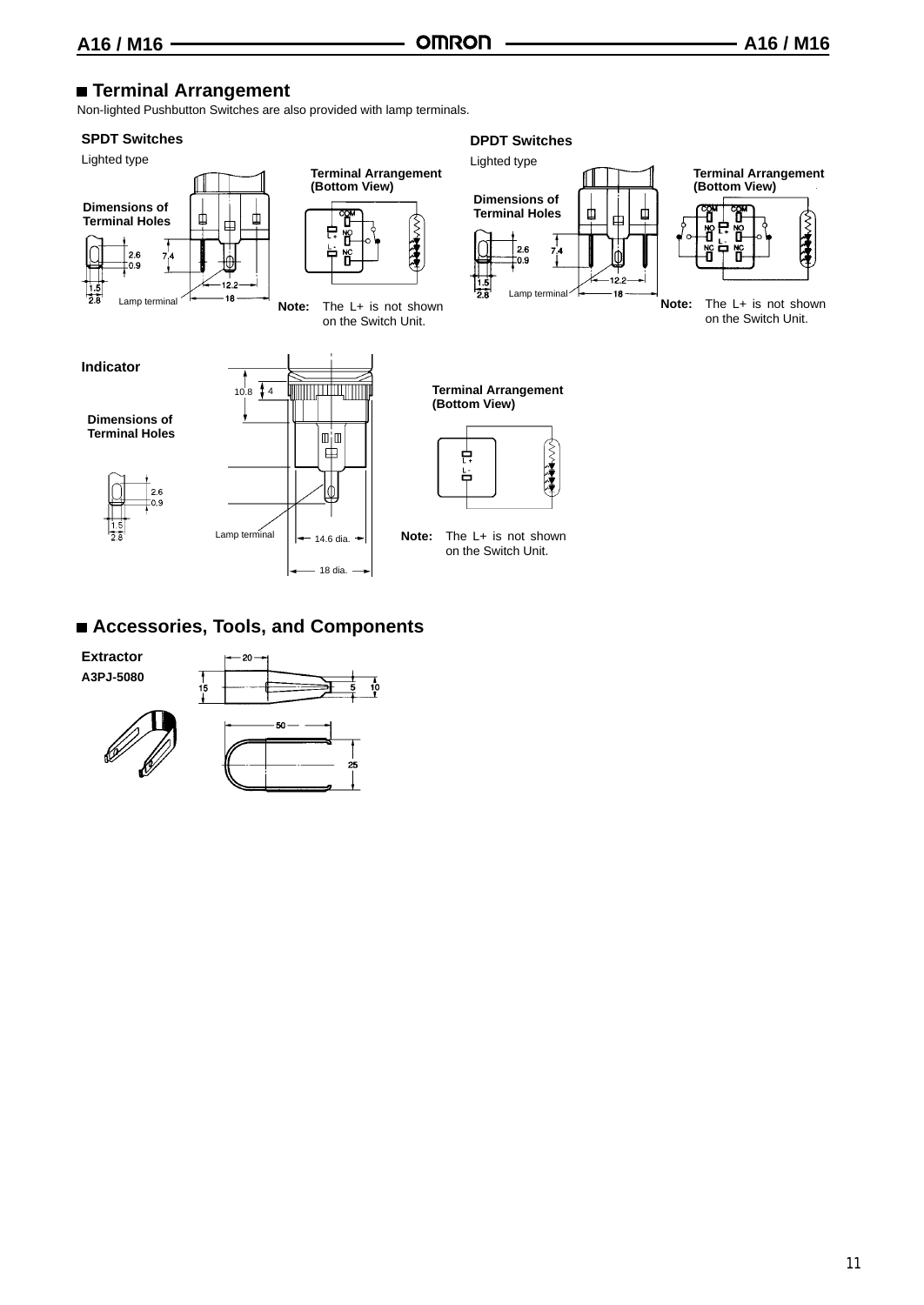#### **Legend Panels**







**Note:** 1. The panel is 0.6 mm thick. 2. The panel is made of the materials listed in the following table.

| Color       | Degree of<br>protection | <b>Materials</b>    |
|-------------|-------------------------|---------------------|
| Milky       | IP40                    | Polyacrylate resin  |
|             | IP65                    |                     |
| Transparent | IP40                    | Polycarbonate resin |
|             | IP65                    | Polyacrylate resin  |

**Note:** The standard model is transparent.



#### **Panel Plugs (Black Resin)**

Select the Plug that fits the panel design and mount from the front of the Panel. Panel cutouts are the same as those for Switches.

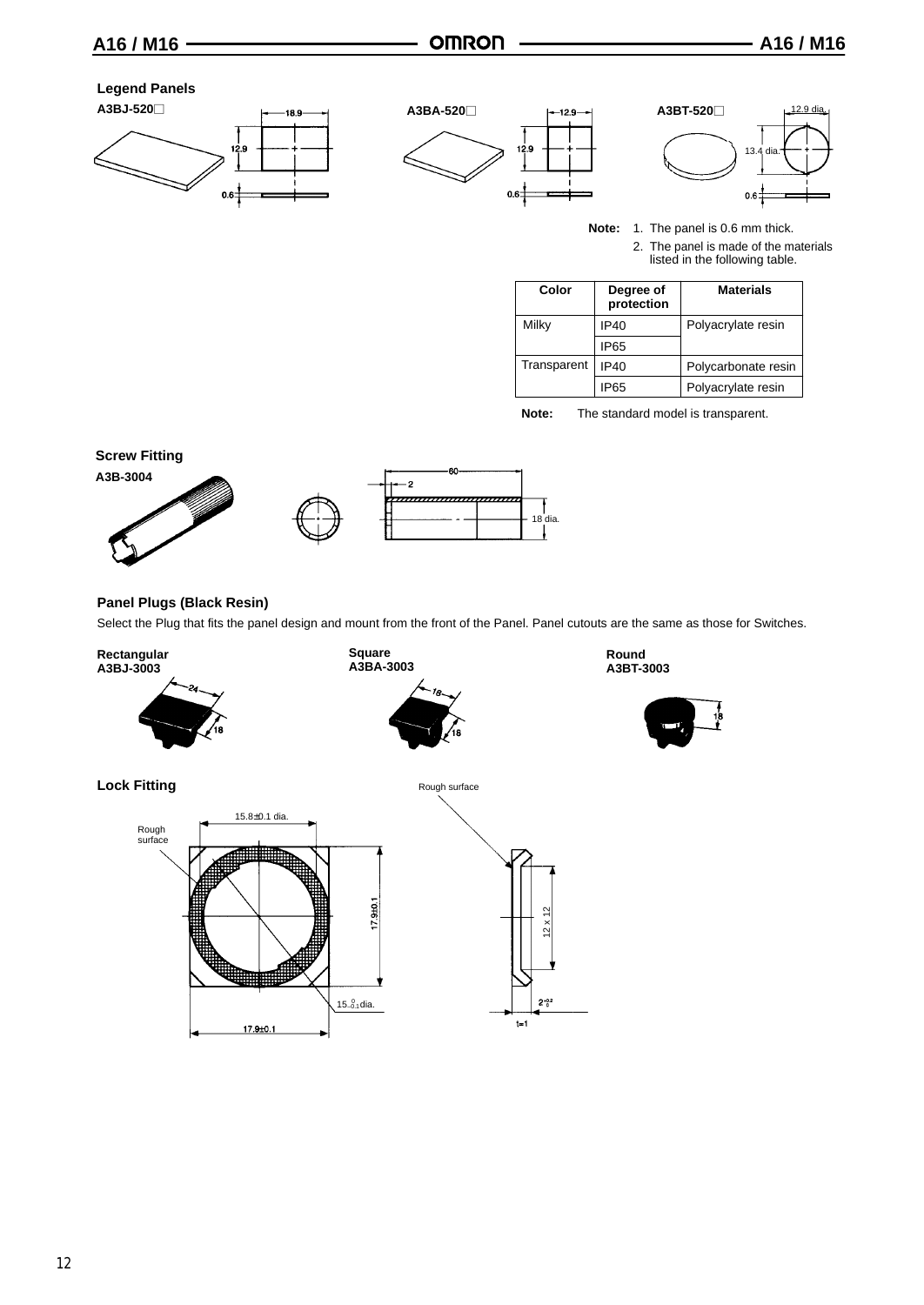#### **A16Z-5080 Extractor**



#### **Dimensions when Mounting Accessories Switch Guards**

#### **Rectangular**



**Note:** The above illustration shows a case where 4.5 mm is provided for the distance "x." If no clearance is required for the "x" section, the vertical mounting dimension can be as small as 24 mm. Set this distance according to operating conditions.

#### **Square A3BA-5050**



#### **Panel Cutouts (Top View)**





Guard (transparent) Holder (black)

|  |  | 21.1<br>28.5 |  |
|--|--|--------------|--|

**Note:** The above illustration shows a case where 4.5 mm is provided for the distance "x." If no clearance is required for the "x" section, the vertical mounting dimension can be as small as 24 mm. Set this distance according to operating conditions.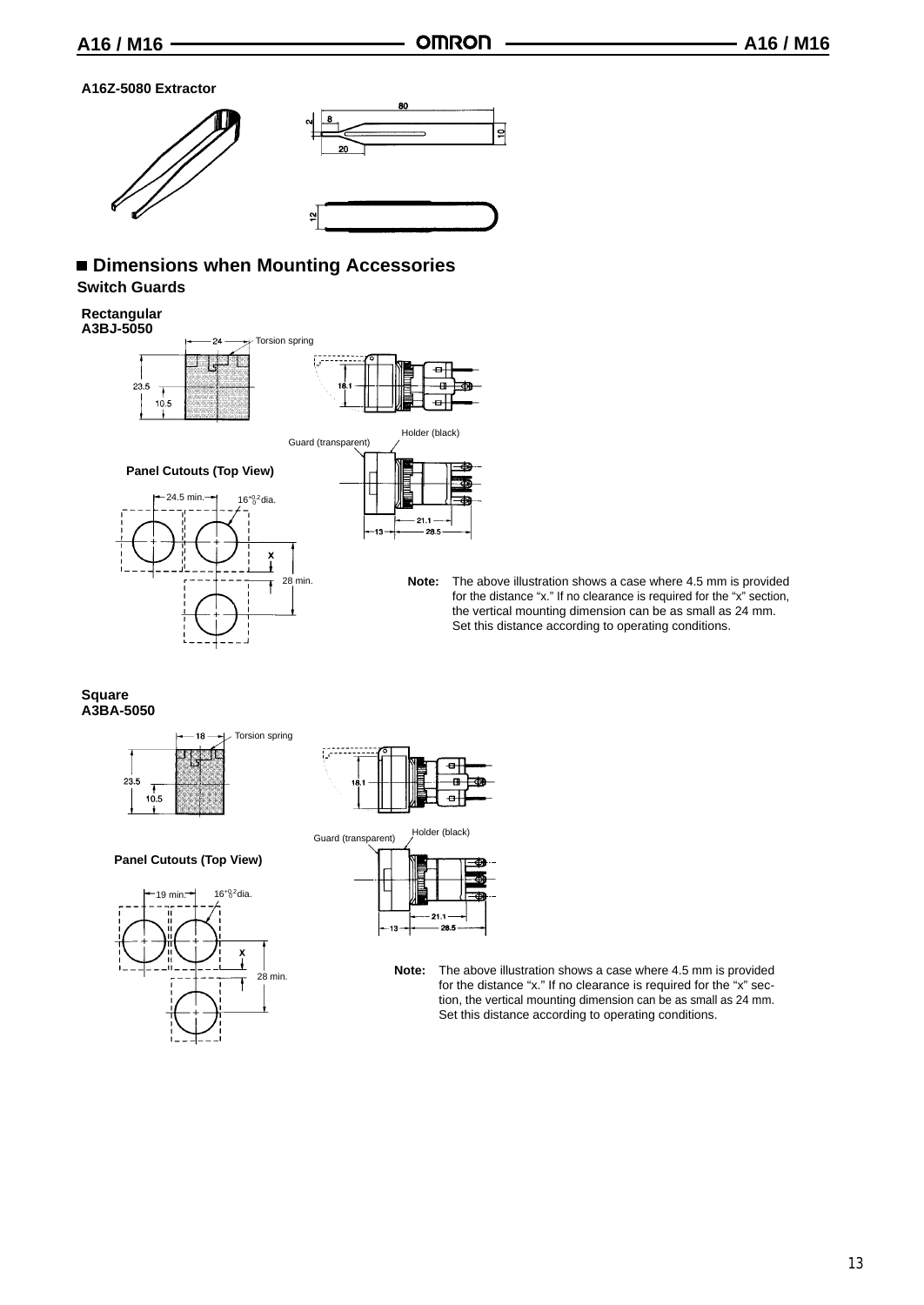#### **Dust Covers**

#### **Rectangular A3BJ-5060**







# $\overline{24}$ 30



Cover A (transparent) Cover B (black) ¢J m. æ  $\overline{a}$ 





**Panel Cutouts**



**Panel Cutouts** 



## **Round**





Cover A 8transparent) Cover B (black)

> $\oplus$ Ð

 $-21.$  $-138$ - 28.5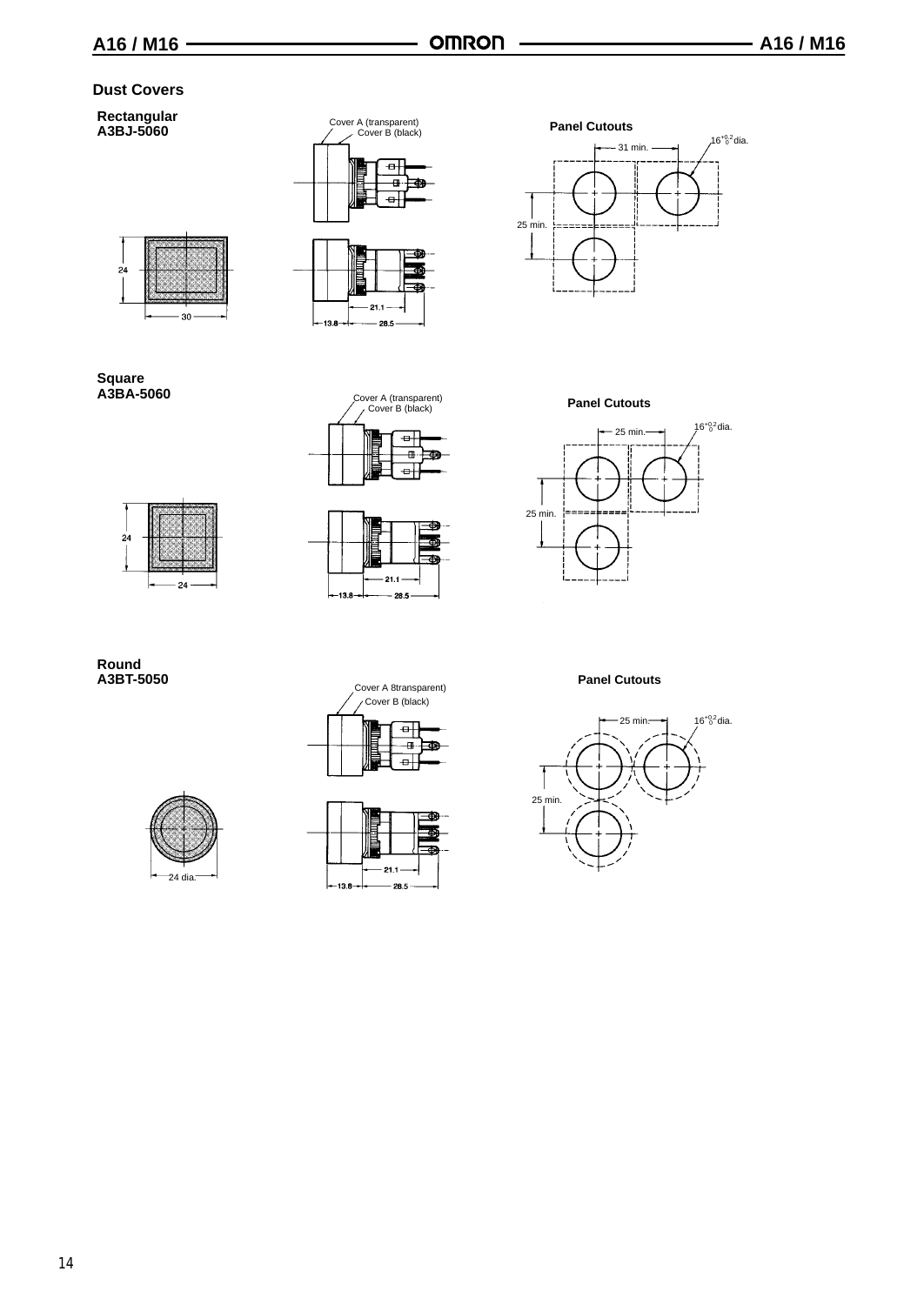## **Installation**

### **Mounting the Panel**

After mounting the Pushbutton Unit to the panel, snap in the Socket Unit from the back of the panel.

#### **Mounting the Panel**

Insert the Pushbutton Unit into the front of the panel, and fix the lock ring and mounting nut from the terminal side.

Make sure that the lock ring is aligned with the thread of the case and the edge of the lock ring is touching the panel.

Tighten the mounting nuts to a torque of 0.20 to 0.39 N • m (3 to 5 kgf • cm).

The maximum tightening torque is  $0.39$  N  $\bullet$  m (5 kgf  $\bullet$  cm).



#### **Switch Mounting**

Snap on the Switch Unit to the Pushbutton Unit. Make sure the the Switch Unit is in the proper orientation when snapping on to the Pushbutton Unit.



#### **Switch Removal**

Grip the part between the Switch holder of the case and the Switch Unit using the A16Z-5080 Extractor, and pull to remove the Switch Unit.



#### ■ Mounting and Replacing the Operat**ing Part**

#### **Removing and Mounting the Operating Part**

1. Remove the operating part as shown in the following diagram. If the operating part cannot be removed by hand, use the A3PJ-5080 Extractor.



2. To attach the operating part, push until it clicks into place.

#### **Removing the Lamp Removing from the Operating Part End**



#### **Removing from the Switch Unit End**

The Lamp can be removed by hand once the Switch is removed using the A16Z-5080 Extractor.

#### **Installing the Lamp**

When mounting the Lamp, make sure it is facing the direction shown in the following diagram. Insert the Lamp while matching the protruding part of the Lamp and the small guides on the outer surface of the case.



The Lamp can be mounted from the operating part end by using the A16Z-5080 Extractor. The lamp can be mounted by following the opposite procedure for removing the Lamp.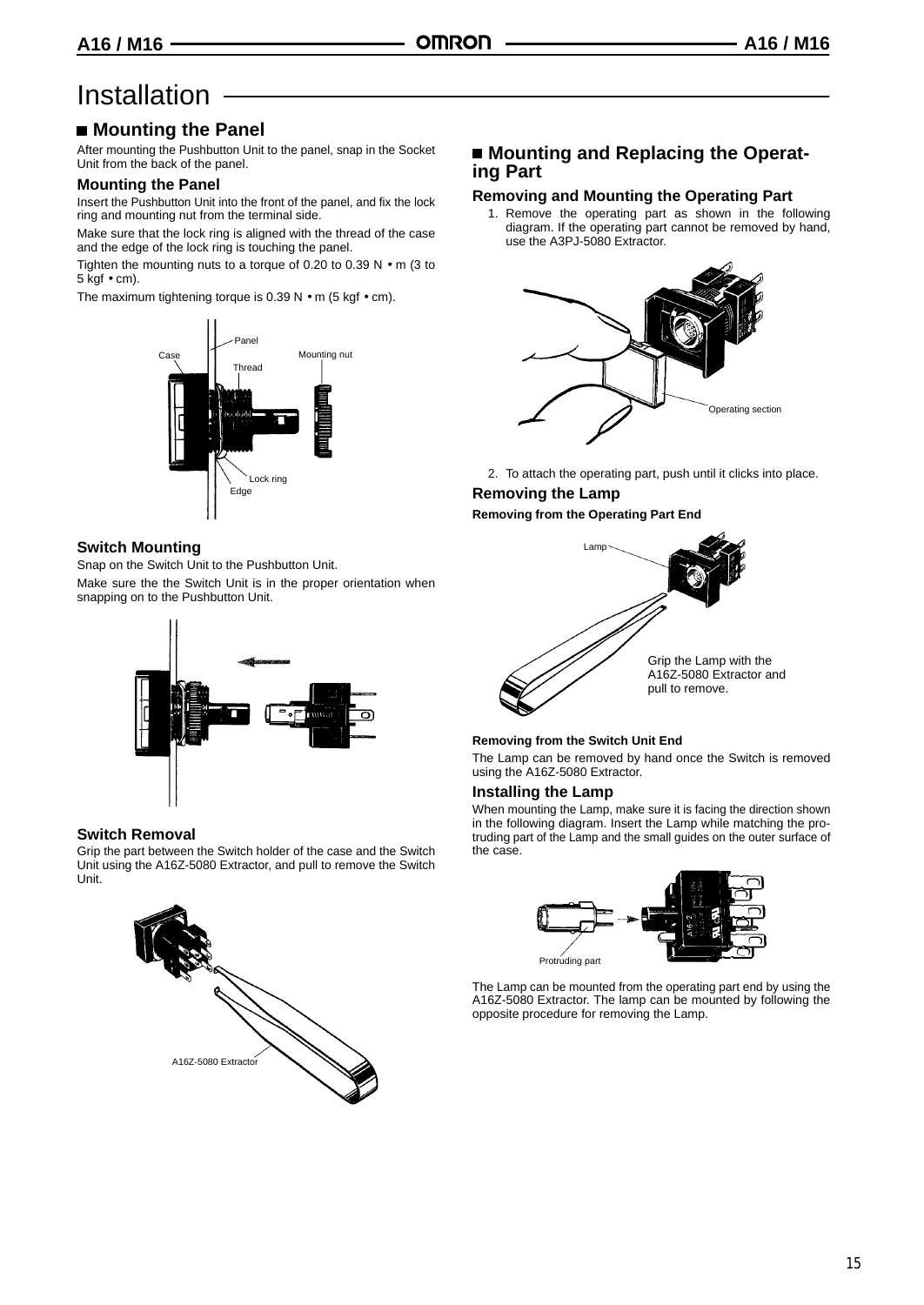## **Precautions**

#### **WARNING !**

Do not apply a voltage between the incandescent lamp and the terminal that is greater than the rated voltage. If the incandescent lamp is broken, the operating part may pop out.

Always turn OFF the power and wait for 10 minutes before replacing the incandescent lamp. If the lamp is replaced immediately after the power is turned OFF, the remaining heat may cause burns.

#### **Correct Use**

#### **Mounting**

Always make sure that the power is turned OFF before mounting, removing, or wiring the Switch, or performing maintenance.

Do not tighten the mounting nut more than necessary using tools such as pointed-nose pliers. Doing so will damage the mounting nut. The tightening torque is 0.20 to 0.39 N · m (3 to 5 kgf · cm).

#### **Wiring**

Solder terminals and quick-connect terminals (#110) are commonly used for terminals.

Be sure to use electrical wires that are a size appropriate for the applied voltage and carry current (conductor size is 0.5 to 0.75 mm2). Perform soldering according to the conditions provided below. If the soldering is not properly performed, the lead wires will become detached, resulting in short-circuits.

1. Hand soldering: 30 W, within 5 s

2. Dip soldering: 240°C, within 3 s

Wait for one minute after soldering before exerting any external force on the solder.

Use non-corrosive resin fluid as the flux.

Make sure that the electric cord is wired so that it does not touch the Unit. If the electric cord will touch the Unit, then electric wires with a heat resistance of 100°C min. must be used.

After wiring the Switch, maintain an appropriate clearance and creepage distance.

#### **Operating Environment**

The IP65 model is designed with a protective structure so that it will not sustain damage if it is subjected to water from any direction to the front of the panel.

#### **Using the Microload**

Insert a contact protection circuit, if necessary, to prevent the reduction of life expectancy due to extreme wear on the contacts caused by loads where inrush current occurs when the contact is opened and closed.

The A16 allows both a general-purpose load (125 V at 5A, 250 V at 3 A) and a microload. If a general-purpose load is applied, however, the microload area cannot be used. If the microload area is used with a general-purpose load, the contact surface will become rough, and the opening and closing of the contact for a microload may become unreliable.

The minimum applicable load is the N-level reference value. This value indicates the malfunction reference level for the reliability level of 60%  $(λ 60)$  (conforming to JIS C5003).

The equation,  $\lambda$  60 = 0.5 x 10<sup>-4</sup>/time indicates that the estimated malfunction rate is less than 1/2,000,000 with a reliability level of 60%.



#### **LEDs**

The LED current-limiting resistor is built-in, so internal resistance is not required.

| <b>Rated voltage</b> | <b>Internal limiting resistor</b> |
|----------------------|-----------------------------------|
| 5 VDC                | 33 $\Omega$                       |
| 12 VDC               | 270 $\Omega$                      |
| 24 VDC               | 1600 $\Omega$                     |

#### **Others**

The oil-resistant IP65 uses NBR rubber and is resistant to general cutting oil and cooling oil. Some particular oils cannot be used with the oil-resistant IP65, however, so contact your OMRON representative for details.

If the panel is to be finished with coating, etc., make sure that the panel meets the specified dimensions after the coating.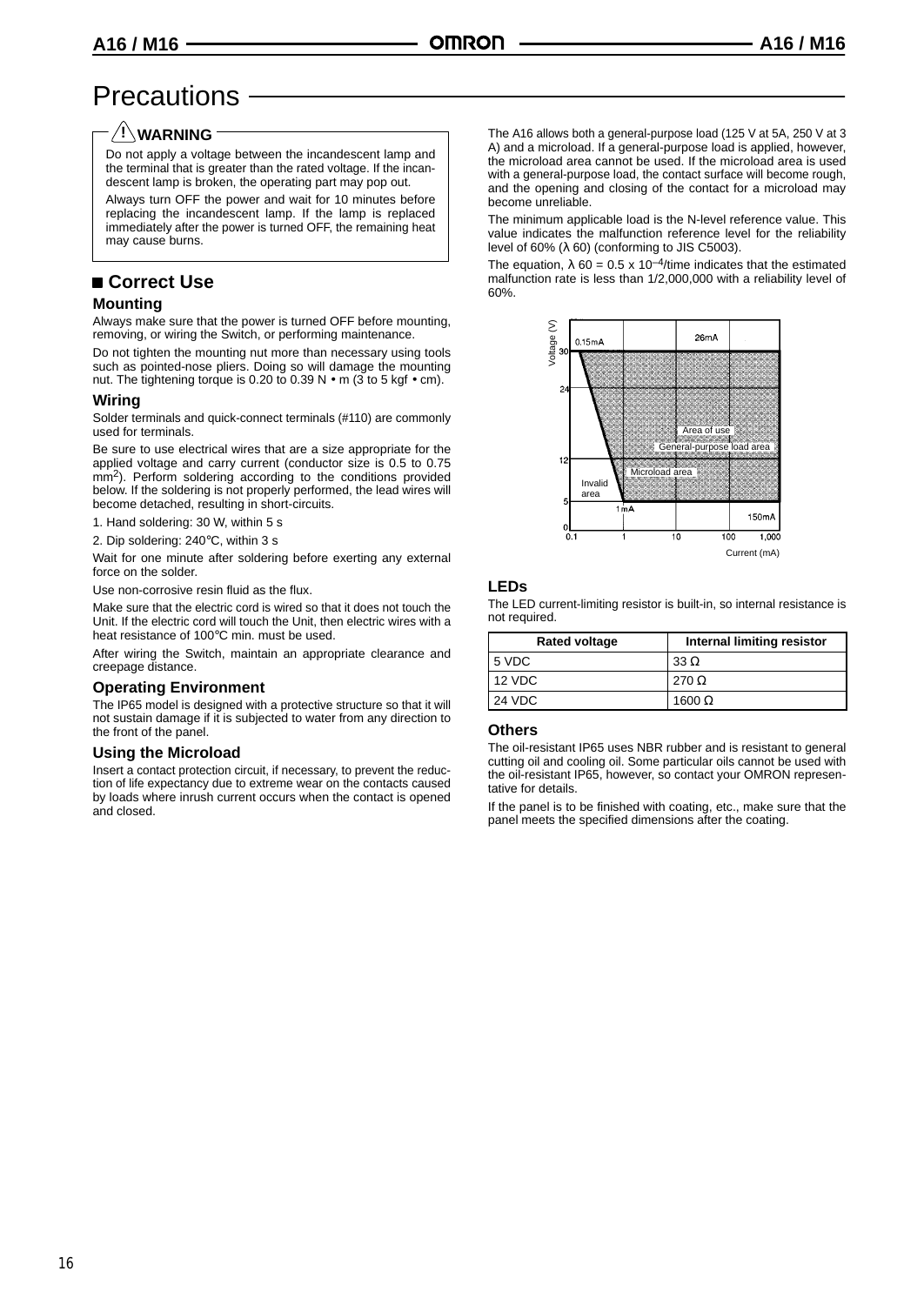Do not subject the Switch to extreme shock or vibration. Doing so will cause malfunctions and damage to the Switch.

Do not let sharp objects come into contact with the Switches that are made of resin. Doing so will damage the Switches, causing scratches on the outside of the operating parts, and malfunction.

When handling the Switches, do not throw or drop them.





Do not operate the Switch with hard or sharp objects.

**ALL DIMENSIONS SHOWN ARE IN MILLIMETERS.** To convert millimeters into inches, multiply by 0.03937. To convert grams into ounces, multiply by 0.03527.